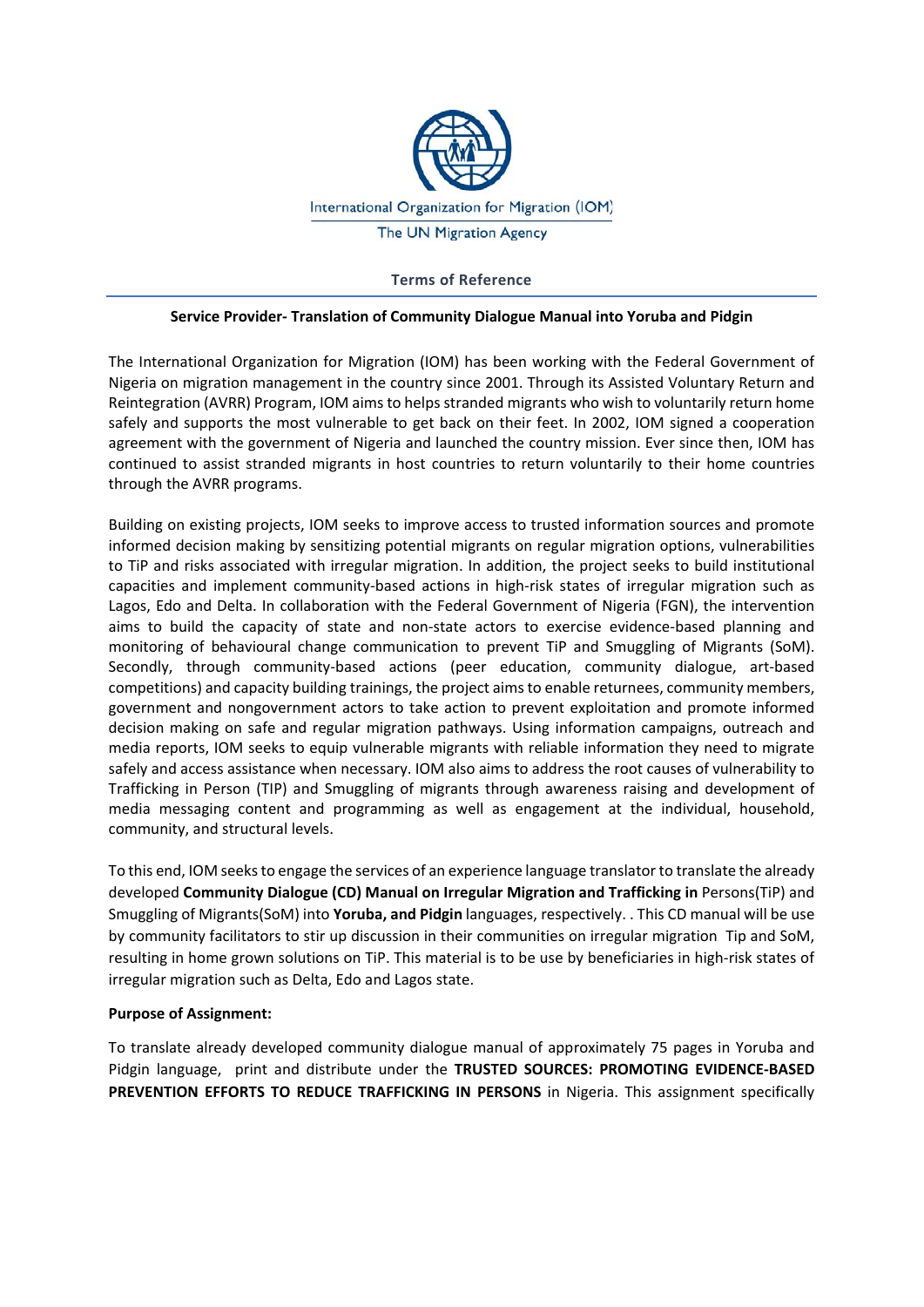

supports awareness raising activities by IOM Communication for Development initiatives (C4D) across all programs.

# **EXPECTED DELIVERABLES AND TIMELINE**

To complete this task, the service provider is estimated to take up to a period of sixty (60) days -two months from the date of signing the contract and on the finalization of the original translated manual.

Under supervision of the Awareness Raising Officer and in collaboration with the Programme Support Officer, Migrant Protection and Assistance the service provider will undertake the following;

- Submit work plan demonstrating how the said activity will be achieved in an appropriate manner. This should be submitted within five days of signing his contract and its finalization will involve integration of feedback from IOM.
- Translate the already developed and finalized manual document into Pidgin, and Yoruba language.
- Facilitate the presentation of the draft translated manual to partners in Lagos and Edo during a review and pretesting workshop partners speaking these indigenous languages for review and validation.
- Consolidation of inputs from stakeholders from review process, submit manual review session report and a finalized draft translated manual to be submitted in not more than two weeks upon completion of the script review process.
- Share printing page format and layout of the finalized manuals using the already developed graphic designs and illustration of the English version.
- Negotiate cost-effective package with print copies for the printing of finalized manual

The service provider's payment shall be based on the financial proposal approved by IOM. Payment will be issued upon submission of the deliverables stated above within the deadline period.

## **Method of Application**

IOM invites experienced and interested translators and translation companies both at local and national levels working in Migration and human trafficking to submit an Expression of Interest (EoI), along with requisite organizational documents and a cover letter in support of their application.

- 1. The service providers will be expected to submit their proposal as an EoI including the CVs of team members and
	- a. Each proposal should be developed in accordance with the deliverables and responsibilities listed above.
	- b. Each proposal shall incorporate a detailed program design, including background and context, methodology and work plan.